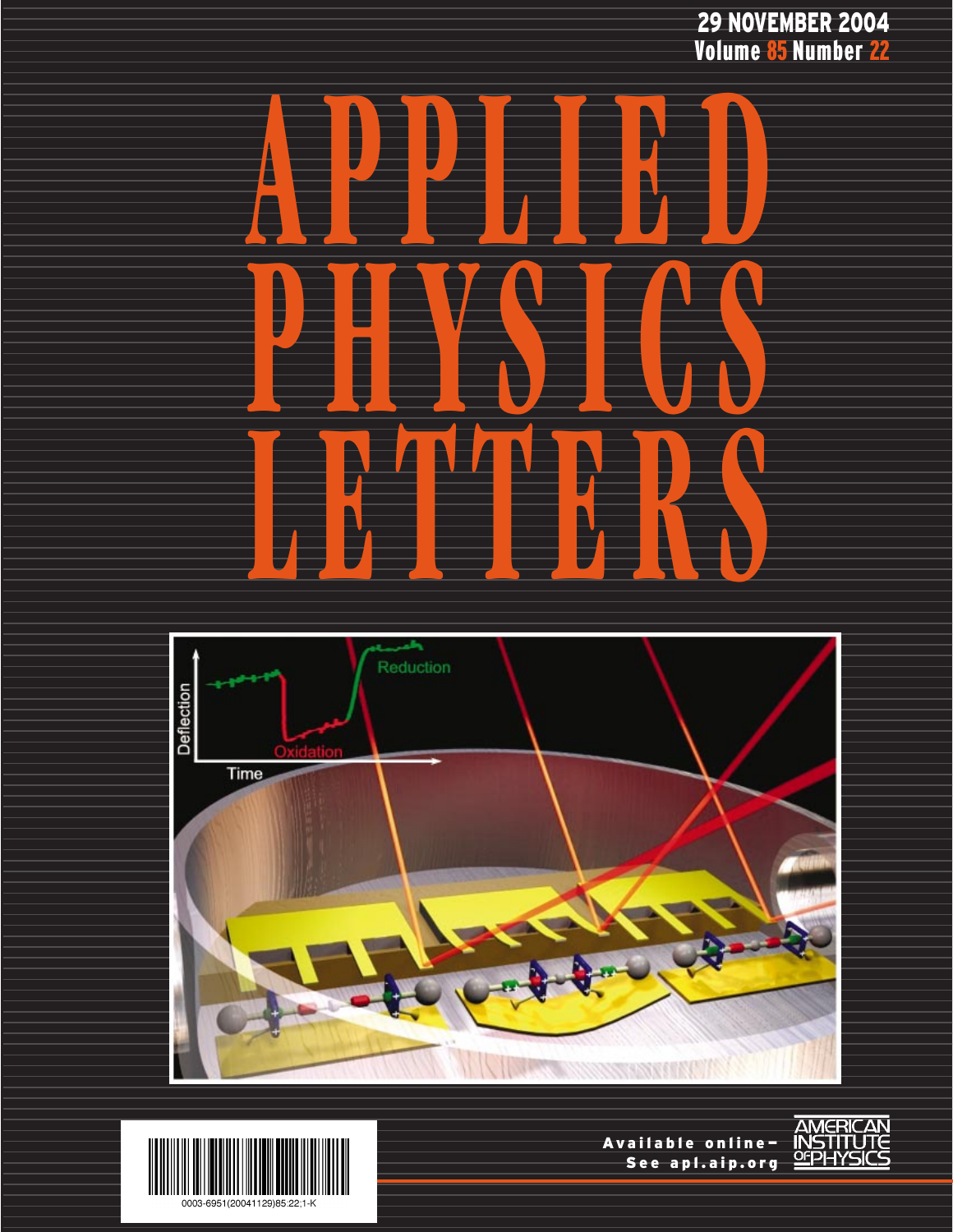## **A nanomechanical device based on linear molecular motors**

Tony Jun Huang, Branden Brough, and Chih-Ming Ho<sup>a),b)</sup>

*Mechanical and Aerospace Engineering Department and the Institute for Cell Mimetic Space Exploration, University of California, 420 Westwood Plaza, Los Angeles, California 90095*

Yi Liu, Amar H. Flood, Paul A. Bonvallet, Hsian-Rong Tseng, and J. Fraser Stoddarta),c) *Department of Chemistry and Biochemistry and the California NanoSystems Institute, University of California, 405 Hilgard Avenue, Los Angeles, California 90095-1596*

Marko Baller and Sergei Magonov *Veeco Instruments, 112 Robin Hill Road, Santa Barbara, California 93117*

(Received 17 June 2004; accepted 19 August 2004)

An array of microcantilever beams, coated with a self-assembled monolayer of bistable, redox-controllable [3]rotaxane molecules, undergoes controllable and reversible bending when it is exposed to chemical oxidants and reductants. Conversely, beams that are coated with a redox-active but mechanically inert control compound do not display the same bending. A series of control experiments and rational assessments preclude the influence of heat, photothermal effects, and pH variation as potential mechanisms of beam bending. Along with a simple calculation from a force balance diagram, these observations support the hypothesis that the cumulative nanoscale movements within surface-bound "molecular muscles" can be harnessed to perform larger-scale mechanical work. © *2004 American Institute of Physics*. [DOI: 10.1063/1.1826222]

Nanoscale actuators, capable of converting chemical or electrical energy into mechanical motion, are needed for a wide range of applications. The bottom-up approach, which employs atoms and molecules both as the fundamental building blocks and as the working units, is potentially capable of delivering efficient operations at dramatically reduced scales compared with traditional microscale actuators. $1-3$  While a number of actuating materials have been developed, $4-6$  they rely primarily upon the response of a bulk substance devoid of moving components, and the theoretical descriptions of their operation are still being developed. By contrast, simple molecular components in nature, e.g., myosin and actin in skeletal muscle, can be organized to perform complex mechanical tasks beginning at the nanometer scale but expressed in the macroscopic world. In this letter, we describe an integrated approach that combines the bottom-up assembly of molecular functionality with the top-down manufacture of architectures for the establishment of nano-chemomechanical systems.

Artificial molecular machinery<sup>7</sup> is an attractive means for performing controllable mechanical work that begins at the nanoscale. Bistable [2]rotaxanes hold particular promise in this regard. They have been likened to linear molecular motors on account of their ring component's ability to undergo controllable mechanical switching between two or more recognition sites located along their linear dumbbell portions<sup>8</sup> in response to a chemical, electrochemical, or photochemical stimulus.<sup>9</sup> Recent investigations have established that bistable [2]rotaxanes maintain the same redox-driven mechanical switching whether they are in solution, self-assembled<sup>10</sup> in condensed phases, or mounted<sup>11</sup> on solid substrates. Since most mechanical devices rely upon solid supports for the transmission of actuation forces, these results provide the impetus for the development of nanomechanical devices. In this letter, we describe the nanomechanical response of microcantilever beams coated with a selfassembled monolayer (SAM) of artificial molecular motors following the cycled addition of chemical redox reagents. A simple model that considers the mechanical movements of each molecule within the SAM verifies chemomechanical transduction as a likely mechanism for cantilever bending. We also describe the results of a structure-function study conducted on a control compound along with a series of control experiments and rational assessments to account for a wide range of alternative interaction mechanisms.<sup>4-6</sup> The data provide compelling evidence for chemomechanical transduction as a general mode of operation for the generation of force from surface-bound linear molecular motors.

Expanding upon a series of bistable [2] rotaxanes, $8$  a bistable [3]rotaxane **R1**8+ [Fig. 1(a)] was created as a "molecular muscle $n<sup>12</sup>$  to mimic the contraction and extension movements of skeletal muscle. This design takes advantage of well-established recognition chemistry<sup>8</sup> that selectively positions the cyclobis(paraquat-p-phenylene)  $(CBPQT^{4+})$ rings around the two tetrathiafulvalene (TTF) stations of **R1**8+, as opposed to the two naphthalene (NP) stations. Chemical oxidation of the TTF stations to their dicationic form  $(TTF^{2+})$  drives the CBPQT<sup>4+</sup> rings to the NP stations. This "power stroke" arises primarily from electrostatic charge–charge repulsion between the CBPQT<sup>4+</sup> rings and the  $TTF^{2+}$  stations. Upon reduction of the two  $TTF^{2+}$  stations back to their neutral form, the inter-ring distance increases as the CBPQT<sup>4+</sup> rings return to the TTF stations by means of a thermally activated "diffusive stroke." Thus, the cycle of contraction and extension within **R1**8+ mimics the motion which takes place inside natural muscle fibers. The incorporation of a disulfide tether onto each  $CBPQT^{4+}$  ring component provides an anchoring point by which the [3]rotaxane can be attached to a gold surface as a SAM.

a) Authors to whom correspondence should be addressed.

b) Electronic mail: chihming@seas.ucla.edu

c) Electronic mail: stoddart@chem.ucla.edu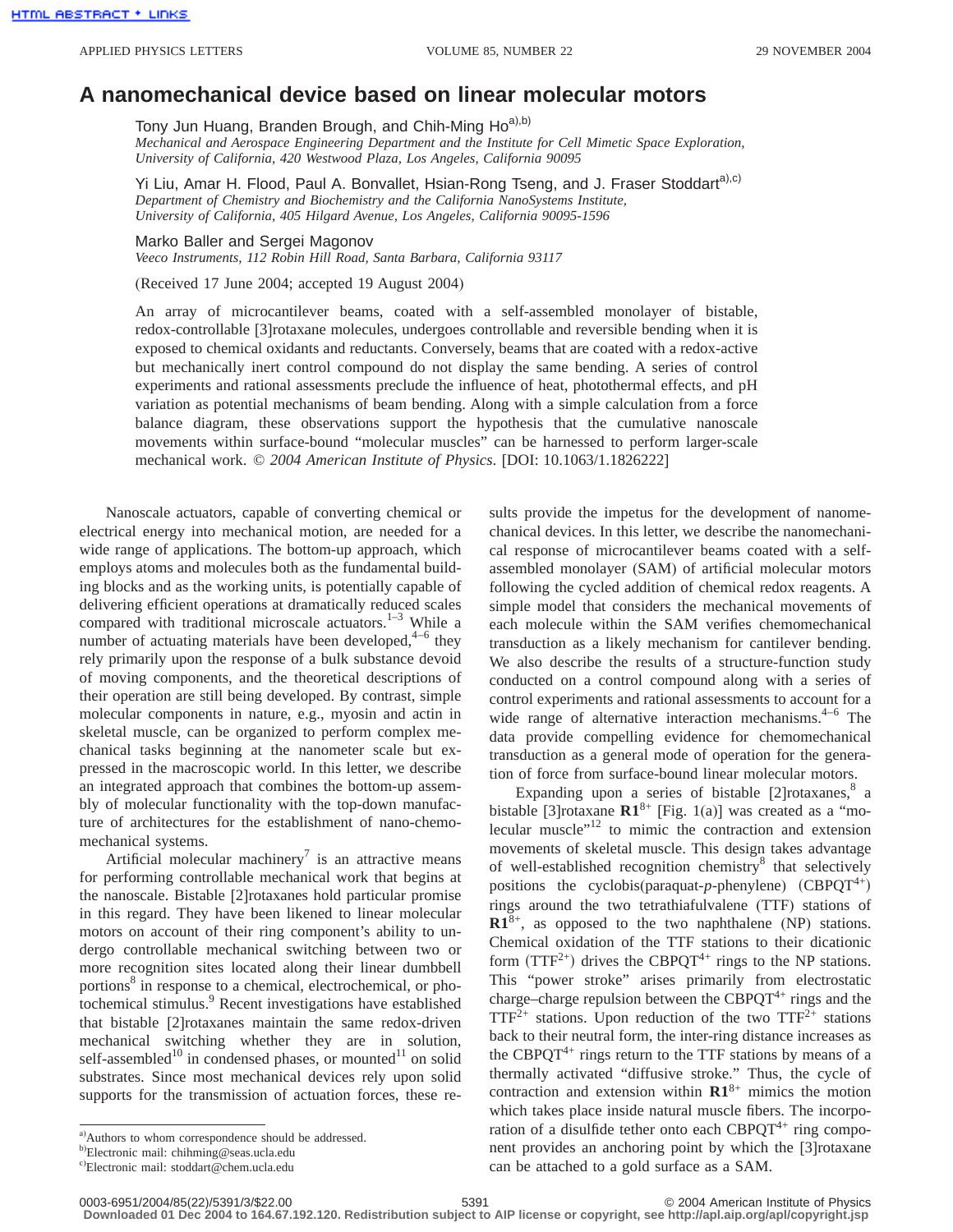![](_page_2_Figure_1.jpeg)

FIG. 1. (Color) (a) Molecular structures and (b) UV/visible absorption spectra of the extended and contracted [3] rotaxanes  $\mathbb{R}1^{8+}$  and  $\mathbb{R}2^{8+}$ . (c) Molecular structure of the disulfide-tethered dumbbell compound **D**.

The chemical switching of a simplified derivative  $\mathbb{R}2^{8+}$ and its cycle of contraction and extension in solution (MeCN) was confirmed by UV/visible spectroscopy. Its starting state is identified [Fig. 1(a), curve a] by an absorption band at 840 nm that arises $8$  from the charge–transfer (CT) interaction between the TTF stations and the CBPQ $T^{4+}$  rings. Addition of four equivalents of the oxidant  $Fe(CIO<sub>4</sub>)<sub>3</sub>$  caused the appearance of a new band at 510 nm, characteristic [Fig.  $1(a)$ , curve b] of the CT transition<sup>8</sup> between the NP stations and the CBPQT<sup>4+</sup> rings, confirming the movement of both  $CBPQT^{4+}$  rings from the TTF stations to the NP stations. Introduction of four equivalents of aqueous ascorbic acid as a reductant led to the restoration [Fig. 1(a), curve c] of the original spectrum.

The reversible switching of  $\mathbb{R}2^{8+}$  in solution provides a model for its mechanical motion when it is attached to a surface. The persistence of switching in the model [2]rotaxanes on solid substrates $10,11$  supports our expectation that oxidation of **R1**8+ will generate a tensile stress upon a gold surface through the contractive action of its two disulfidetethered CBPQT<sup>4+</sup> rings. If the substrate is sufficiently thin and flexible, such as a long cantilever beam, the cumulative effect of each individual "molecular muscle" will produce an *upward* mechanical bending of the beam. Correspondingly, reduction of the oxidized and contracted **R1**12+ will return the CBPQT $4+$  rings to the TTF stations and consequently relieve the stress upon the beam, resulting in a downward motion and a return to the beam's equilibrium position.

A single beam's deflection upon contraction of the "molecular muscle" was analyzed (see EPAPS Ref. 13) using a simple model for the [3]rotaxane  $\mathbb{R}1^{8+}$  bound to a section of **Downloaded 01 Dec 2004 to 164.67.192.120. Redistribution subject to AIP license or copyright, see http://apl.aip.org/apl/copyright.jsp**

![](_page_2_Figure_7.jpeg)

FIG. 2. (Color) Free-body diagrams showing (a) the contractive force *F* exerted by  $\mathbf{R}1^{12+}$  within a single functional unit of the beam along with the associated upward bending moment  $M$  and (b) the bending moment  $M_{\text{beam}}$ for the entire cantilever beam that produces an out-of-plane displacement *w*.

the beam [Fig. 2(a)]. Oxidation produces a contraction of the inter-ring distance and correspondingly exerts a force *F* plus a bending moment *M* upon the beam. Only the sections of the beam between the two moving rings will be subjected to the action of the bending moment *M*, while the other sections have a zero bending moment. The out-of-plane displacement *w* of a cantilever beam [Fig. 2(b)] is governed by the Euler– Bernoulli Beam equation,

$$
w = \frac{M_{\text{beam}}L^2}{2EI},\tag{1}
$$

in which  $M_{\text{beam}}$  is the moment on the beam,  $L$  is the total length of the cantilever beam, *E* is the Young's modulus of the cantilever, and *I* is the area moment of inertia of the beam's cross section. The parameter  $M_{\text{beam}}$  can be obtained by assuming that the force generated  $(40 \text{ pN})$  by a single molecule<sup>13</sup> is solely due to electrostatic effects ( $\varepsilon_{\text{water}}$ =80), the SAM covers 100% of the gold surface, and the molecules are idealized as randomly oriented noninteracting rigid rods. Based on this simplified model, the force generated by the "molecular muscle" can act against the spring-like restoring force of a cantilever beam  $(500 \times 100 \times 1 \mu m)$  to produce a theoretical beam displacement  $w$  of 48 nm.<sup>13</sup>

This chemomechanical design was tested with a goldcoated silicon cantilever array that was coated with a SAM of  $\mathbb{R}1^{8+}$  [Fig. 3(a)] and placed in a transparent fluid cell. The position of each cantilever beam was monitored by an optical lever on a Digital Instruments Scentris™ platform while aqueous  $Fe(CIO<sub>4</sub>)$ <sub>3</sub> (oxidant) and ascorbic acid (reductant) solutions were sequentially introduced into the fluid cell. Addition of the oxidant solution caused the cantilever beams to bend *upward* by  $\sim$ 35 nm to an apparent saturation point [Fig. 3(b), top series of traces]. Entry of the reductant solution caused the beams to bend back downward to their starting positions. This behavior was observed for all four cantilever beams for 25 cycles (the first three complete cycles are shown here). The slight attenuation in beam deflection following each cycle is attributed to a gradual chemical and/or physical passivation<sup>14</sup> of the SAM. Nevertheless, the movement of the cantilever beams is directly correlated with the cycling of the oxidant and reductant solutions and the experi-